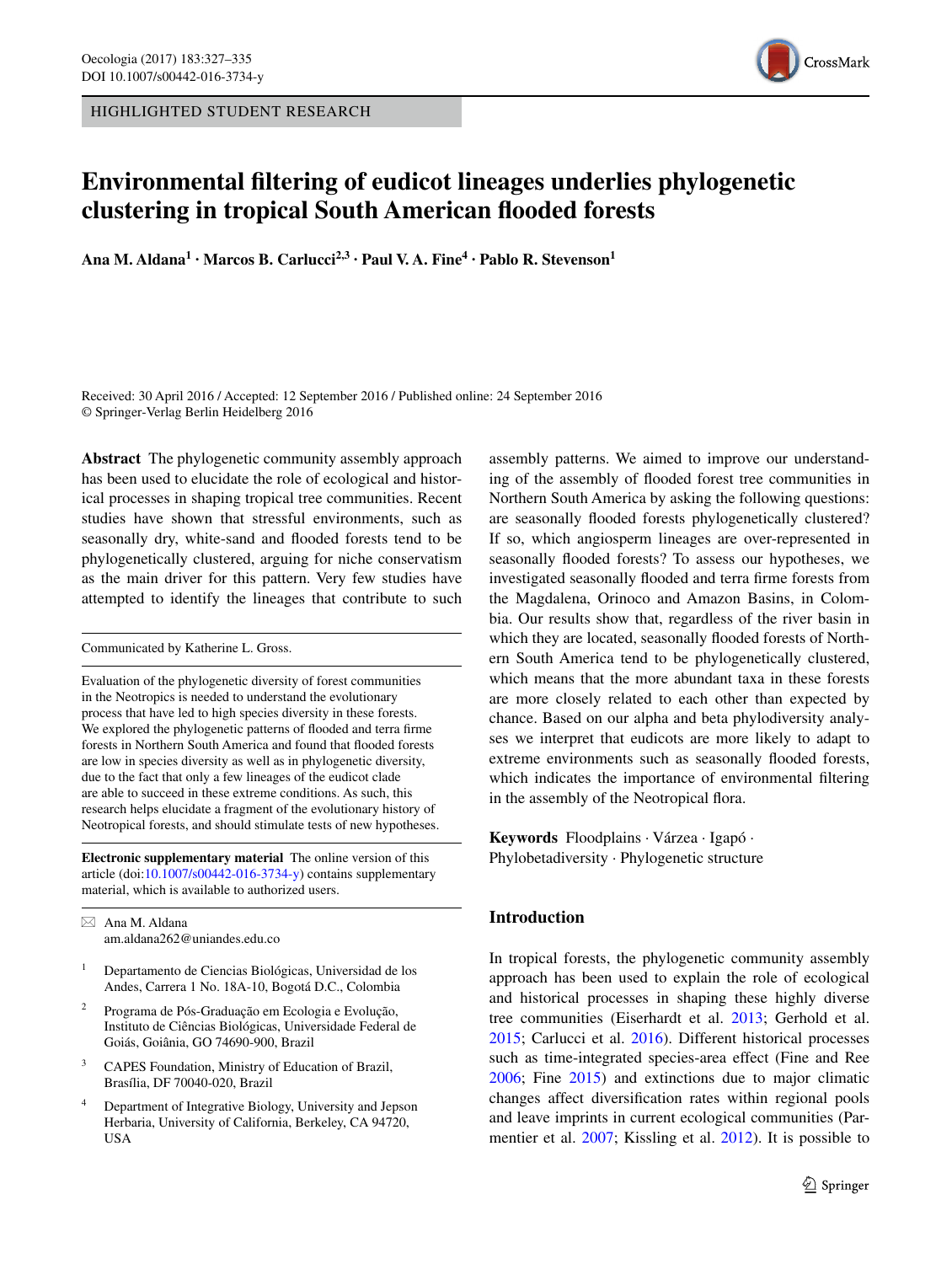hypothesize which historical processes have influenced current community assembly through their effect on the formation of regional pools of species by evaluating whether community phylogenetic structure deviates from random patterns (Webb et al. [2002](#page-8-0); Emerson and Gillespie [2008](#page-7-7); Cavender-Bares et al. [2009\)](#page-7-8). For instance, a community may be phylogenetically clustered when it displays lower phylogenetic diversity than expected by chance from the species pool, or over-dispersed when it presents higher phylogenetic diversity than expected by chance from the species pool. If adaptations to severe environments involve complex traits, closely related species would be likely to be more similar than expected under neutral evolution, leading to a phylogenetic signal in functional traits linked to such adaptations (Crisp and Cook [2012](#page-7-9)). In contrast, if adaptation to severe environments involves simple changes that are possible in many unrelated plant lineages, this convergent evolution of traits would result in phylogenetically over-dispersed communities (Emerson and Gillespie [2008\)](#page-7-7).

A number of recent studies have argued that stressful environments, such as seasonally dry, white-sand and seasonally flooded forests tend to be phylogenetically clustered (low phylogenetic diversity) with respect to terra firme forests (Pennington [2009](#page-7-10); Gonzalez-Caro et al. [2014;](#page-7-11) Honorio Coronado et al. [2015](#page-7-12); Guevara et al. [2016;](#page-7-13) but see Fine and Baraloto [2016](#page-7-14)). Dissimilarities in species composition and richness among South American terra firme and seasonally flooded forests have been attributed to the differences in environmental conditions, mainly soil texture, nutrient content and hydrological stress (Haugaasen and Peres [2006\)](#page-7-15). Recent studies have argued that, in Amazonian rainforests, some closely related tree species have been able to adapt to the relatively stable conditions of floodplains that can be traced as far back to as the Paleocene, and propose phylogenetic niche conservatism (PNC) as a possible explanation for the distribution patterns of the most important species in Amazonian várzea forests (Wittmann et al. [2011](#page-8-1), [2013](#page-8-2)). Responses of tree species to flooding in the Amazon basin include a range of anatomical, morphological and physiological strategies, which can involve xeromorphic leaves, reduction of  $CO<sub>2</sub>$  uptake, adventitious roots and development of aerenchyma, among other adaptations (Parolin [2008](#page-7-16); Parolin and Wittmann [2010](#page-7-17)).

In the Neotropics, there have been very few studies that have investigated the phylogenetic patterns of seasonally flooded forests. Umaña et al. ([2012\)](#page-8-3) reported phylogenetic clustering in Colombian seasonally flooded forests and argued that the differences in species composition and community phylogenetic patterns between terra firme and igapó forests in the Colombian Amazon region are due to habitat specialization to edaphic conditions. Nevertheless, the spatial limitation of the study to a single locality did not allow the authors to make further conclusions about the possible biogeographic causes of the patterns they described. Previous studies have investigated the phylogenetic community structure of Neotropical forests, but only very few have attempted to identify the lineages that are involved in particular assembly patterns (Fine and Kembel [2011;](#page-7-18) Carlucci et al. [2016\)](#page-7-2). The method used here, principal coordinates of phylogenetic structure (PCPS; Duarte [2011](#page-7-19); Duarte et al. [2012](#page-7-20)) is a phylobetadiversity approach based on ordination that aids in the identification of the major lineages that are better represented in different communities. While PCPS evaluates shifts in phylogenetic composition across communities, the net relatedness index (NRI; Webb et al. [2002\)](#page-8-0), measures local phylogenetic structure of communities (clustering or overdispersion) relative to species pools using null models. Using such an approach, it is possible to relate PCPS scores with NRI values, thereby identifying lineages that are phylogenetically clustered or over-dispersed in different communities.

We aimed to improve knowledge on the assembly of flooded forest communities in Northern South America, by asking the following questions: Are seasonally flooded forests phylogenetically clustered relative to a species pool encompassing both flooded and terra firme forests? If so, which angiosperm lineages are better represented in seasonally flooded forests? To answer these questions, we proposed three hypotheses. First, we tested the null hypothesis of a sampling artifact; seasonally flooded forests may simply have fewer individuals per sampled area, and consequently contain fewer evolutionary lineages (Fine and Kembel [2011](#page-7-18)). Second, due to environmental filtering, particular lineages may have a higher potential to evolve the traits necessary to survive and reproduce in seasonally flooded forests; thus these forests would have lower phylogenetic diversity than terra firme forests and a clustering of closely related lineages, thereby resembling what has been observed for white-sand and dry forests (Pennington [2009](#page-7-10); Fine and Kembel [2011;](#page-7-18) Guevara et al. [2016\)](#page-7-13). The third hypothesis posits that flood tolerance has independently evolved in many lineages, consistent with convergent evolution, so that seasonally flooded forests have similar phylogenetic structure to terra firme forests and plant lineages in both environments show overdispersion, similar to what was observed when comparing phylogenetic community structure and habitat heterogeneity in the Korup forest in Cameroon (Baldeck et al. [2016\)](#page-7-21).

To test these hypotheses, we studied seasonally flooded (várzea and igapó sensu Prance [1989\)](#page-8-4) and terra firme forests from the Magdalena, Orinoco and Amazon Basins, in Colombia. In this research, we present the most comprehensive attempt to study the phylogenetic community structure of seasonally flooded forests in Northern South America, investigating the potential general importance of environmental filtering as a major factor shaping the evolution of Neotropical floras.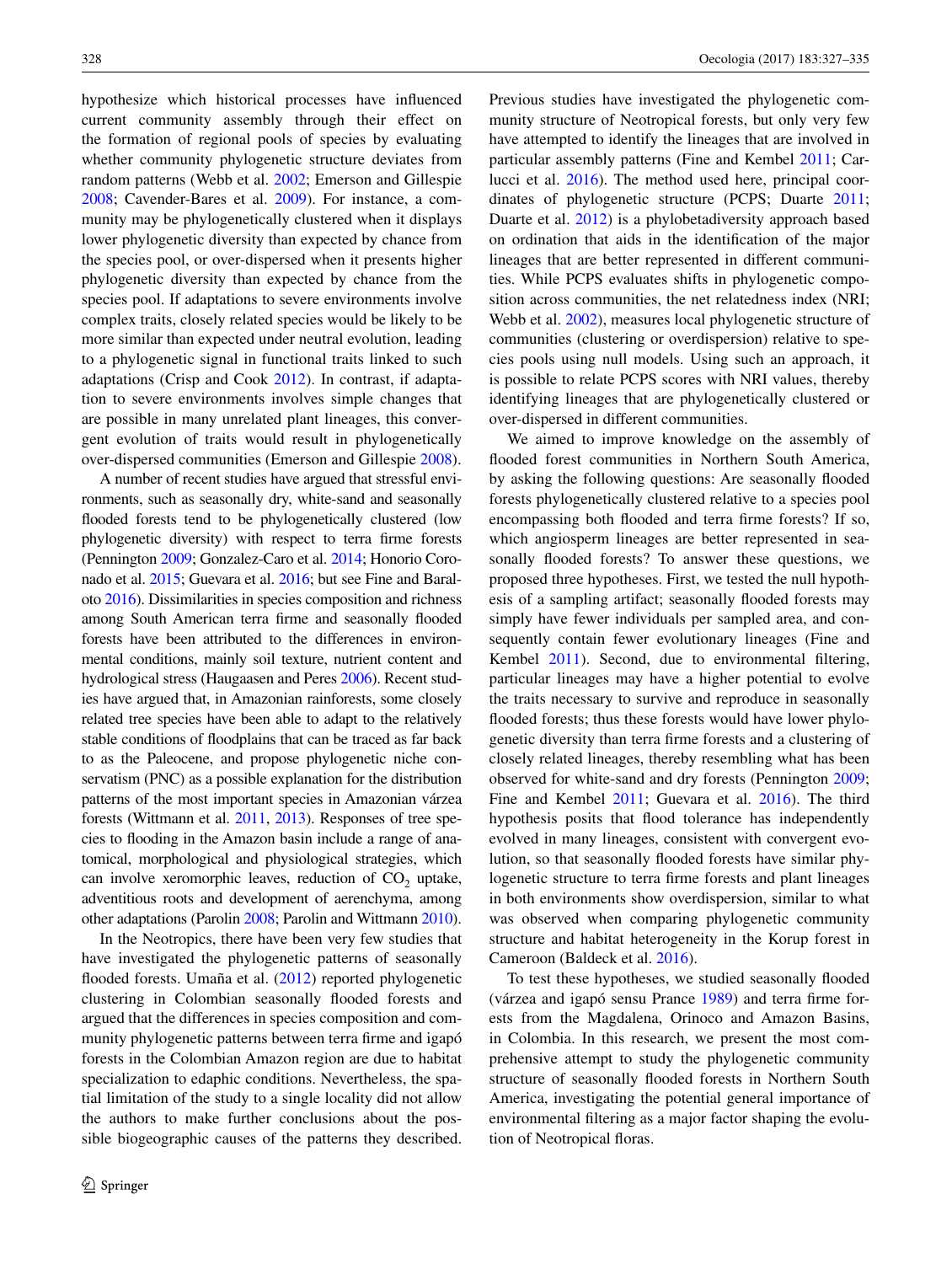#### **Materials and methods**

### **Study system**

We used information on the abundance of woody species (DBH >10 cm) recorded in 32 1-ha vegetation plots (Stevenson et al. [2004](#page-8-5); Aldana et al. [2008](#page-6-0); Stevenson and Aldana [2008;](#page-8-6) Cano and Stevenson [2008](#page-7-22); Correa-Gómez and Stevenson [2010](#page-7-23); Umaña et al. [2012\)](#page-8-3) from seven lowland forest sites in the Amazon, Magdalena and Orinoco Basins (Fig. [1](#page-2-0)). These three river basins have undergone radically different geologic processes (Antonelli et al. [2009](#page-7-24); Hoorn et al. [2010;](#page-7-25) Montes et al. [2015\)](#page-7-26). In each site, the plots were classified as terra firme (22), or seasonally flooded (10) if these were submerged for at least 1 month during the rainy season (ESM 1). Vegetation plots in lowland forests sometimes include tree ferns and gymnosperms; in our sites these species represent only an extremely low percentage of the total stems (0.06 %). Taking into account the great effect these basal clades can have in the calculations of phylogenetic metrics, we excluded them from the analyses (Honorio-Coronado et al. [2015\)](#page-7-12).

## **Phylogenetic tree**

To build a phylogenetic tree containing the 1432 species recorded in the study sites, we used the megatree R20120829 (available at [https://github.com/camwebb/tree](https://github.com/camwebb/tree-of-trees/blob/master/megatrees/R20120829.new)[of-trees/blob/master/megatrees/R20120829.new](https://github.com/camwebb/tree-of-trees/blob/master/megatrees/R20120829.new)), which is based on the phylogenetic backbone proposed by APG III (APG [2009](#page-7-27)) and on relationships among families according to Stevens [\(2013](#page-8-7)). The APG III is a consensus tree built from phylogenetic relationships based on several molecular studies that accumulated since the late 1980s, mostly based on analysis of sequences of chloroplast markers and is well resolved with respect to deep phylogenetic relationships (Stevens [2013\)](#page-8-7). The branch lengths of the tree were adjusted through the BLADJ algorithm in Phylocom 4.2 software (Webb et al. [2008\)](#page-8-8) following clade age estimates by (Bell et al. [2010\)](#page-7-28). We used the module Phylomatic in



<span id="page-2-0"></span>**Fig. 1** Approximate location of the 1-ha vegetation plots in various localities of Northern South America used in this study. All sites are located in Colombia. *Gray lines* represent the boundaries of the three major river basins in the region. *Squares* represent seasonally flooded

forests (2 plots per *square*) and *triangles* represent terra firme forests (3–5 plots per *triangle*). Detailed plot information can be found in Electronic Supplementary Material Table S1. Color version is available online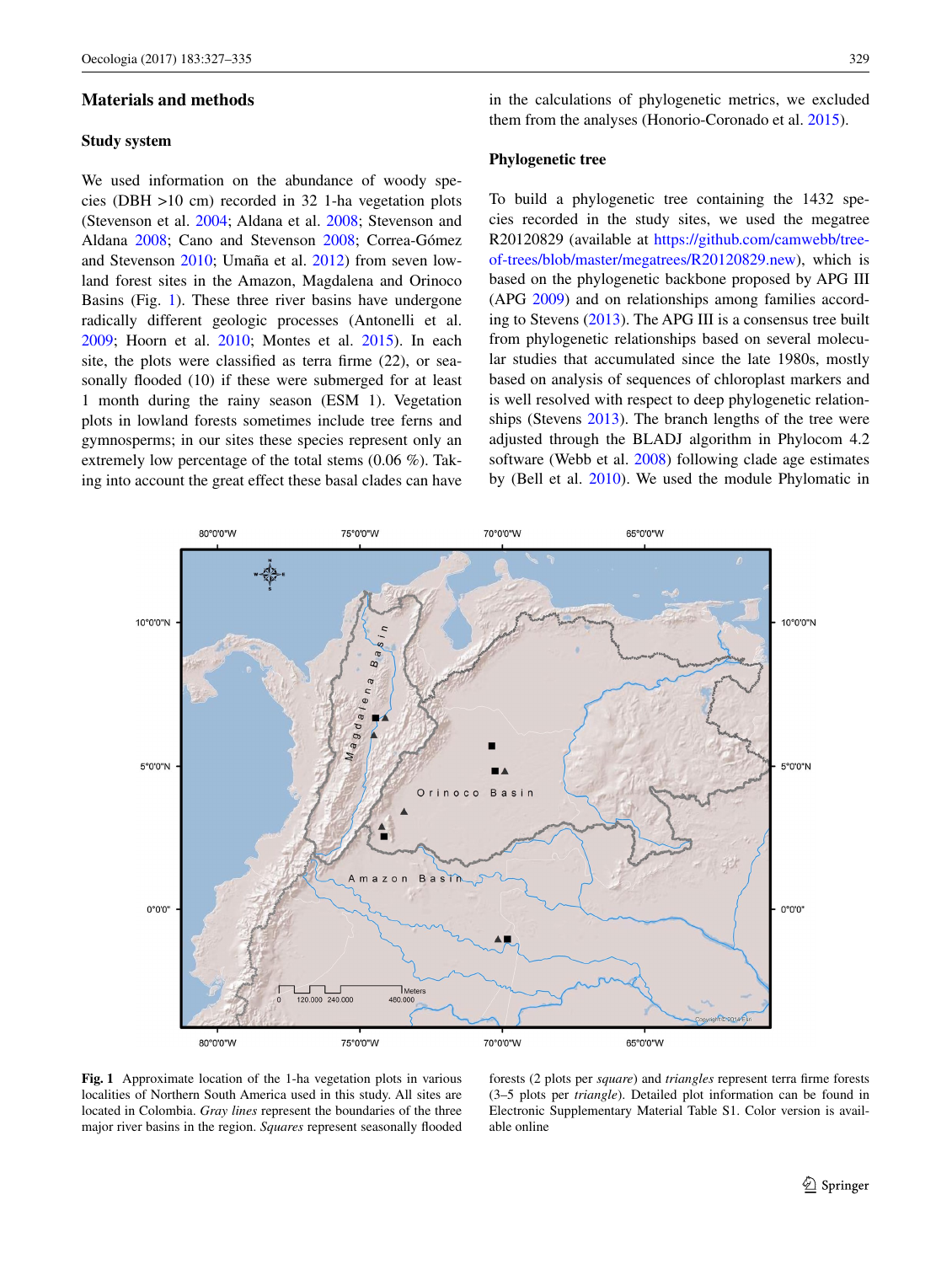<span id="page-3-0"></span>**Table 1** Number of plots per forest type and river basin for the 32 1-ha vegetation plots included in this study

| Forest type           | River basin | No. of plots   | No. of spp. | No. of ind. | Fisher's Alpha |
|-----------------------|-------------|----------------|-------------|-------------|----------------|
| Seasonally<br>Flooded | Amazon      | 2              | $111 - 135$ | $501 - 548$ | 50.70 (9.24)   |
|                       | Magdalena   | 2              | $59 - 63$   | 350-484     | 19.82 (0.70)   |
|                       | Orinoco     | 6              | $26 - 77$   | 399-805     | 11.19(7.83)    |
| Terra firme           | Amazon      | $\overline{4}$ | $171 - 255$ | 599-629     | 119.27 (32.57) |
|                       | Magdalena   | 7              | 78-187      | $425 - 606$ | 59.10 (27.11)  |
|                       | Orinoco     | 11             | $60 - 165$  | $423 - 710$ | 40.41 (19.31)  |

Number of species and number of individuals are shown as the range among the plots. Fisher's Alpha is given as the average and standard deviation is shown in parenthesis

the software Phylocom 4.2 (Webb et al. [2008](#page-8-8)) to prune the megatree for the species present in our total species pool. The resulting phylogenetic tree (ESM 2) was well resolved for deep nodes and mostly contained polytomies linking species within genera and genera within families. Since we were interested in evaluating major differences in phylogenetic composition related to deep relationships in the phylogeny, the resulting phylogenetic tree was appropriate to test our hypotheses.

## **Phylogenetic community structure and composition**

To test our first hypothesis, a possible sampling artifact due to a lower number of individuals in seasonally flooded forests, we first evaluated the difference in the number of stems between the two categories with a *t* test. We then applied a rarefaction method (Gotelli and Colwell [2001](#page-7-29)) to all plots considering 344 individuals, the lowest number of stems registered in a plot, using the function *rrarify* in the package vegan (Oksanen et al. [2015](#page-7-30)) for R (R Core Team [2015](#page-8-9)). Finally, we calculated different phylogenetic metrics for the rarefied communities to compare them to the values of the original plots.

To assess the phylogenetic structure of communities in terms of phylogenetic clustering or overdispersion, we used NRI (Webb et al. [2002](#page-8-0)). NRI is the standardized effect size of mean phylogenetic distances (MPD) between pairs of co-occurring species (multiplied by  $-1$  to be interpreted in terms of degrees of phylogenetic relatedness). NRI was computed using species abundances and a regional species pool defined as the total species list of all the 32 plots, thereby including both terra firme and seasonally flooded forests. The null model used was *phylogeny.pool*, which draws species at random with equal probability from the species pool while maintaining plot species richness (Kembel [2009](#page-7-31); Kembel et al. [2010](#page-7-32)). NRI for each community (plot) was also calculated using the basin level species pools, to evaluate the effect of these regional pools in the resulting NRI values.

To assess the phylogenetic composition of lineages across plots, we computed principal coordinates of phylogenetic structure (PCPS, Duarte [2011\)](#page-7-19), which are phylogenetic eigenvectors of an ordination (PCoA) applied to a phylogenetic fuzzy-weighted matrix of community composition (Pillar and Duarte [2010](#page-8-10)). PCPS vectors describe changes in the phylogenetic composition across plots, and have been used to interpret the dominance of different lineages in different communities (Duarte et al. [2014](#page-7-33)). NRI and PCPS can be used in tandem to interpret which lineages are related to different degrees of phylogenetic clustering or overdispersion (Pérez-Valera et al. [2015](#page-7-34); Carlucci et al. [2016\)](#page-7-2). Studies have shown that NRI and the main vectors of PCPS (first and second) are not strongly affected by phylogenies with low terminal resolution, especially those with a great number of species (Swenson [2009](#page-8-11); Maestri et al. [2016](#page-7-35)), such as ours.

#### **Data analyses**

To assess the differences in NRI values between forest types and between river basins we used analysis of variance (ANOVA). We also assessed the difference in the values of the first PCPS axes between forest types using ANOVA. We used a correlation to evaluate the relationship between NRI values of rarefied and sampled communities, and to evaluate the relationship between NRI values and PCPS axis I and II. All analysis were performed in the R environment (R Core Team [2015\)](#page-8-9).

## **Results**

Seasonally flooded forests tend to be less diverse than terra firme forests (Table [1](#page-3-0)). As expected, seasonally flooded forests in the Amazon basin are richer in species than seasonally flooded forests in the other basins studied; although, comparatively they are less diverse than terra firme forests of the same basin. Even though floristic composition of the várzea and igapó communities included in this study are very different at the family, genus and species levels, the index of importance shows that the most important species of seasonally flooded forests mostly belong to the eudicot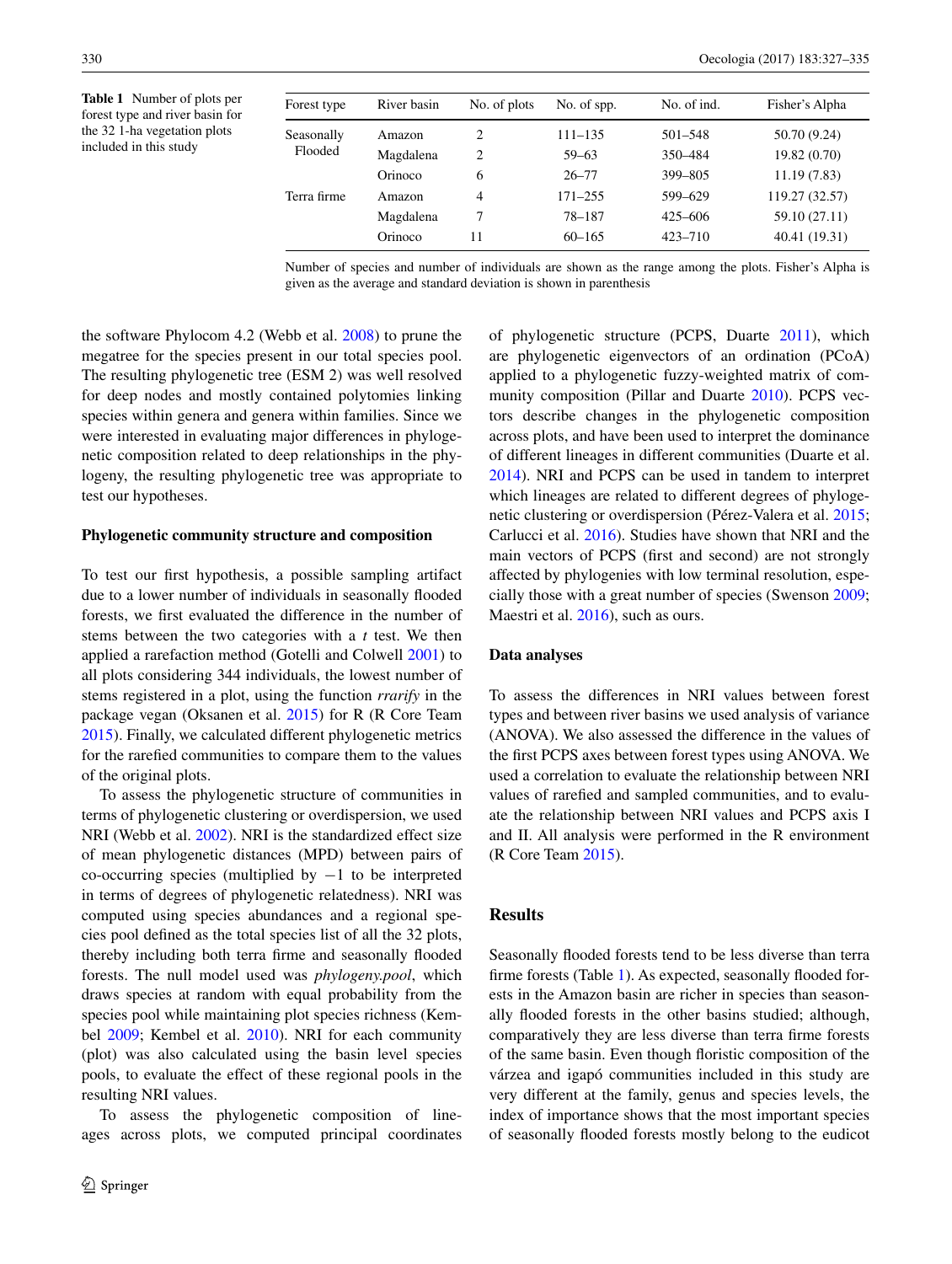<span id="page-4-0"></span>**Fig. 2** Distribution of net relatedness index (NRI) values for flooded and terra firme forests in Northern South America. NRI values of seasonally flooded forests are significantly higher (ANOVA,  $df = 1$ , *F* = 33.95, *p* < 0.001)



clade. The most important species of the terra firme forests belong to the eudicot, as well as the monocot and magnoliid clades (ESM 3).

To test our first hypothesis, the sampling artifact, under which we expected seasonally flooded forests to be phylogenetically clustered due to a lower number of individuals; we compared the number of stems between forests. We found no differences  $(t = -0.91, p = 0.38)$  in the number of trees surveyed in flooded and terra firme 1-ha vegetation plots (fl = 504.[1](#page-3-0), tf = 545.1; Table 1). Additionally, NRI values of rarified communities and NRI values calculated for the original communities were highly correlated (Spearman  $r = 0.986$ ,  $p < 0.001$ ), indicating that phylogenetic metrics of seasonally flooded forests are not affected by sample size in this study system.

The calculated NRI values for the original communities of seasonally flooded forests using the total species are significantly higher than terra firme communities and positive, which means that seasonally flooded forests are more phylogenetically clustered and less diverse than terra firme forests in Northern South America (Fig. [2](#page-4-0); ESM 4). The majority of terra firme forests had negative NRI values, which means that these communities are more phylogenetically diverse and species tend to be over-dispersed in the phylogeny. When comparing NRI values among river basins we found no significant differences between them  $(ANOVA, df = 2, F = 0.03, p = 0.971).$ 

We also examined the effect of the differences in species pools among basins and found that the calculated NRI values for each community are very similar when they are calculated using a phylogenetic tree that only contains the regional species pool from each basin (ESM 1). There was a very strong correlation between NRI calculated with a regional species pool (all 32 plots) and the NRI calculated with basin species pools  $(0.99,$  Pearson  $t = 56.3$ ,  $p < 0.001$ ).

The PCPS analysis showed that seasonally flooded forests are mostly represented by eudicots, whereas terra firme forests are well represented by magnoliids, monocots and eudicots (Fig. [3;](#page-5-0) ESM 3). We evaluated the relationship between the first and second axes of the PCPS and the NRI values of the plots and we found a high correlation between PCPS I and NRI (Spearman  $r = 0.765$ ,  $p < 0.001$ ) and a low correlation between PCPS II and NRI (Spearman  $r = -0.321, p > 0.05$ .

Integrating the PCPS and NRI results, we observed that the tendency toward phylogenetic clustering (higher NRI values) in lowland seasonally flooded forests is explained by the high abundance of the eudicots clade, while the tendency towards phylogenetic overdispersion (lower NRI values) in terra firme forests was associated with a higher relative abundance of magnoliids. This result supports our second hypothesis under which we expected more closely related species to be over-represented due to the stressful environment of floodplains. When comparing PCPS I scores among forest types we found that the phylogenetic composition between flooded and terra firme forests was significantly different (Fig. [4](#page-5-1)).

# **Discussion**

Our results showed widespread phylogenetic clustering in seasonally flooded forests in Northern South America in relation to a species pool that also contained species from terra firme forests of the region. This pattern was consistent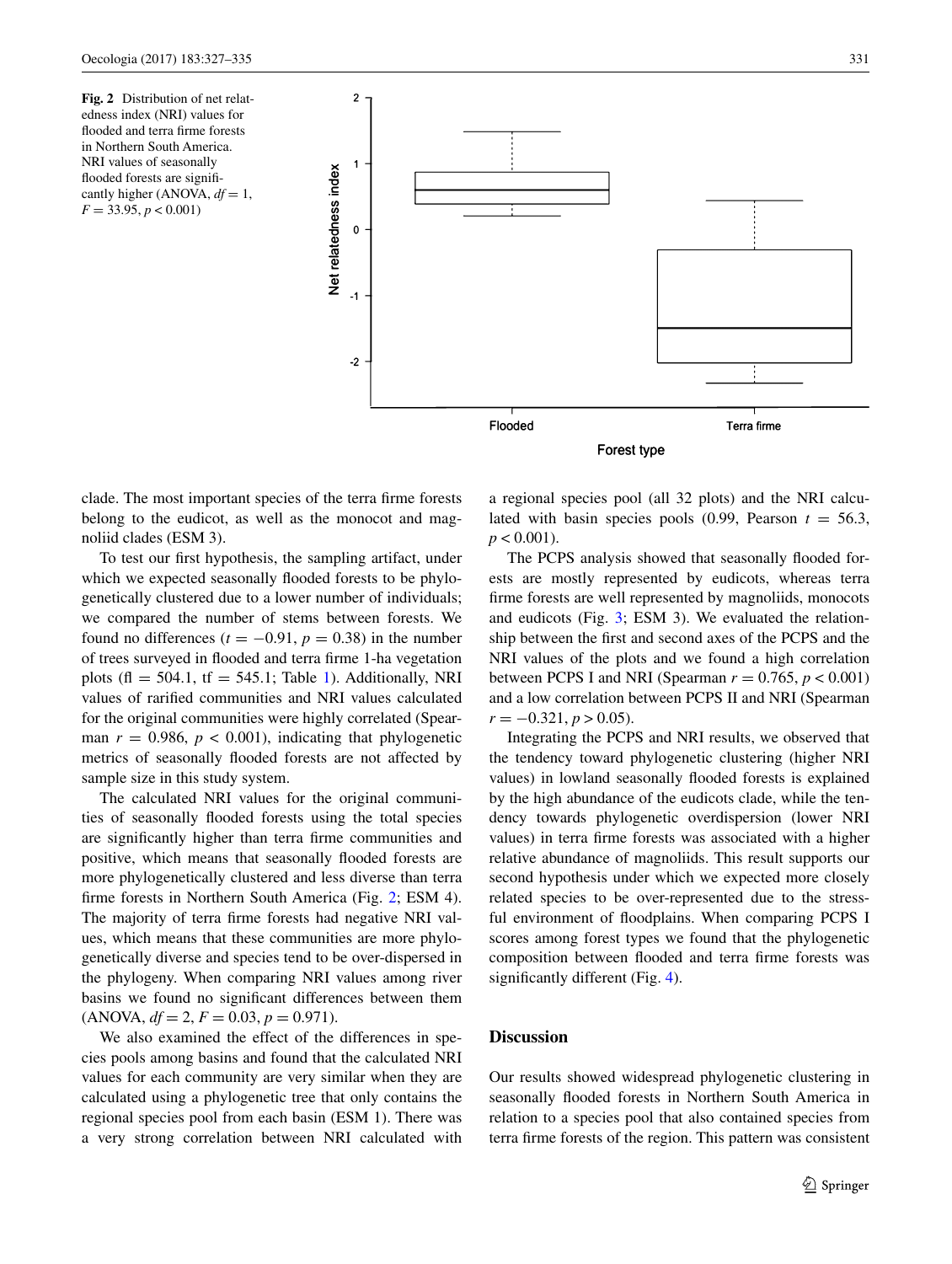

<span id="page-5-0"></span>**Fig. 3** Scatter plot showing the variation in phylogenetic composition across flooded (*squares*) and terra firme (*triangles*) rainforest tree communities in Northern South America. Net relatedness index (NRI) values representing clustering or overdispersion are shown in different colors: communities in *reddish colors* tend to be phylogenetically clustered, while communities in *blueish colors* tend to be phylogenetically over-dispersed. Phylogenetic composition was assessed using principal coordinates of phylogenetic structure, while phylogenetic structure values (clustering and overdispersion) were computed using

the net relatedness index (Webb et al. [2002](#page-8-0)). Species correlations with PCoA axes located species along PCPS I and II. The spider-like diagrams show the position of species relative to the centroid of their clades in the multivariate space. Note that a PCPS axis shows where clades have more relative importance across the phylogenetic gradient in terms of their relative contribution in abundance and pairwise phylogenetic distances between co-occurring species to communities. Color version is available online

<span id="page-5-1"></span>

when phylogenetic metrics are calculated for each of the three basins separately. Seasonally flooded forests were phylogenetically clustered regardless of the type of river flooding them (várzea or igapó) or the river basin in which are located (Amazon, Magdalena or Orinoco). Therefore, the most abundant taxa in these seasonally flooded forests are more closely related than expected by chance. Moreover, phylobetadiversity analyses revealed that the dominant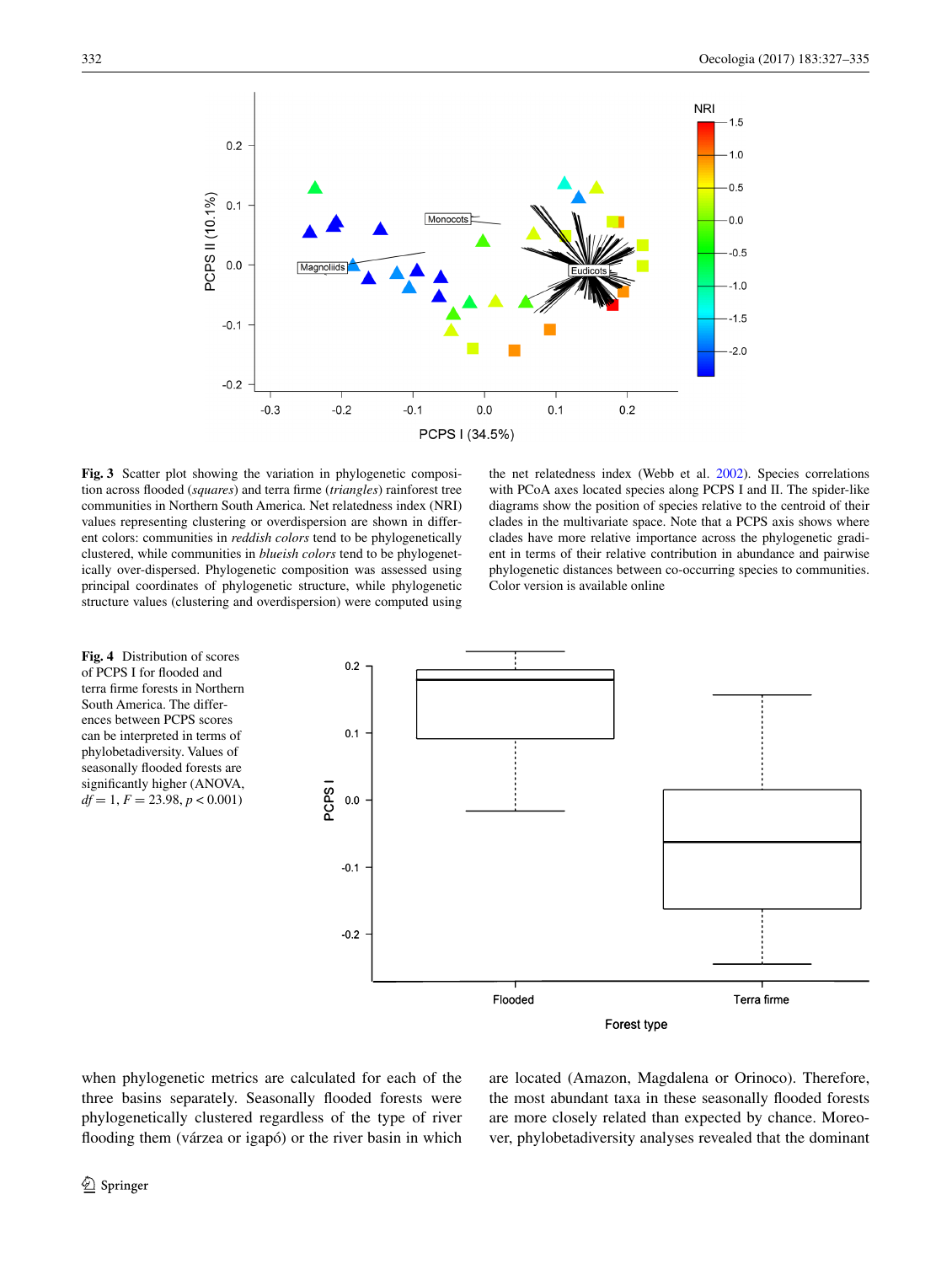taxa in seasonally flooded forests belong to the eudicot clade, mainly from families within the Malpighiales and Fabales orders (ESM 3).

Species diversity in local seasonally flooded communities is low in comparison to terra firme forests, with a mean of 60.5 species per plot (Table [1\)](#page-3-0), which is expected to yield high NRI values because it has been previously reported that low species diversity correlates with low phylogenetic diversity (ESM 4) (Honorio-Coronado et al. [2015\)](#page-7-12). Additionally, total species diversity of all the seasonally flooded forests plots (10) is 443, which is significantly lower than the 1212 total species for all terra firme plots (22).

Our results indicate a role for habitat filtering (Wiens and Graham [2005](#page-8-12); Losos [2008](#page-7-36); Crisp and Cook [2012](#page-7-9)) in flooded forest community assembly. It seems that despite the great diversity of lineages that can be found in the study forests, few magnoliids have evolved traits necessary to survive the environmental pressure of flooding. Wittmann et al. [\(2013](#page-8-2)) found similar floristic composition within seasonally flooded forests from the Amazon and Orinoco regions, and argued that the prolonged stable conditions of flooded environments since the Early Miocene (Hoorn et al. [2010\)](#page-7-25) in Northern South America has allowed for taxa to specialize and adapt to these habitats (Wittmann et al. [2013\)](#page-8-2). We agree with this interpretation and suggest that specialization to different types of substrates and nutrient contents has occurred since the uplift of the Andes, mainly during the late Miocene when the drainage systems in the region radically changed (Mora et al. [2011](#page-7-37)). As expected, species diversity of seasonally flooded forests in the Amazon basin is higher than in the Orinoco and Magdalena basins. This pattern could be explained by the time-integrated species-area effect (Fine and Ree [2006\)](#page-7-3) where taxa have had longer to diversify in prolonged flooding conditions in the Amazon basin (Hoorn et al. [2010\)](#page-7-25) and less time to diversify in the river systems that resulted from the Andean orogeny (Antonelli et al. [2009](#page-7-24)).

We assessed alpha and phylobetadiversity in tropical forest communities using an integrated framework that permitted us to evaluate which angiosperm lineages contributed the most to local phylogenetic clustering or overdispersion patterns. Examining the relationship between NRI values and PCPS scores is a valuable way to integrate alpha phylogenetic structure and phylobetadiversity (Carlucci et al. [2016\)](#page-7-2). Previous studies have used the tool *nodesig* (Webb et al. [2008](#page-8-8)) to identify lineages over-represented in sets of communities, e.g., delimited by a habitat type (Fine and Kembel [2011](#page-7-18)), an objective similar to ours in the present study. However, in *nodesig* information on non-random patterns of taxa abundance in communities is interpreted with respect to the phylogeny; whereas in PCPS phylogenetic information is interpreted at the community scale because an ordination score of phylogenetic

weighted community composition is attributed to each community. Consequently, although PCPS and *nodesig* may be used to answer similar questions, PCPS enables identifying lineages that are more common in sets of communities while assessing phylobetadiversity across communities. Moreover, PCPS enables a continuous evaluation across communities, with no need to categorize communities into different habitat types.

While investigating the traits necessary for trees to adapt to seasonal flooding in the Amazon, Parolin [\(2008\)](#page-7-16) found that the main strategy used by many species was that of general flood tolerance, as opposed to survival or escape, which is accomplished by a great diversity of different metabolic and morphological adaptations. Similar to our results, Pizano and García [\(2014\)](#page-8-13) found the composition of Neotropical dry forests included a high dominance of eudicots (Pizano and García [2014\)](#page-8-13). We thus postulate that adaptations to extreme environments could be important in promoting eudicot dominance in dry and seasonally flooded forests. Field and experimental studies assessing metabolic and morphological adaptations of plant species to life in flooded and dry forests can be used in the future to test this idea.

We conclude that seasonally flooded forests of Northern South America have low taxonomic and phylogenetic diversity compared to surrounding terra firme forests due to the effect of historical environmental filtering leading to adaptive radiations within lineages of eudicots. Our results suggest that eudicots possess some advantage in relation to magnoliids that has allowed them to evolve the necessary traits to adapt to extreme environments such as seasonal floodplains. We propose that further research should focus on investigating the traits that confer flood tolerance to plants of this important clade of angiosperms.

**Acknowledgments** We thank Ángela Cano, Sasha Cárdenas, Luisa Fernanda Casas, Diego Felipe Correa, Mabel Suescún, María Natalia Umaña, Boris Villanueva for the information provided from the plots they established. AMA would like to thank James Richardson and Toby Pennington for helpful discussions on the results reported here and the Universidad de Los Andes for providing funding to visit the University of California, Berkeley where this research was envisioned. MBC received fellowships from CAPES-Brazil (Grants BEX7913/13-3 and PNPD #1454013). We are thankful to Dr. Ethan Householder and two anonymous reviewers who helped improve an earlier version of this manuscript.

**Author contribution statement** PRS and AMA formulated the idea. AMA, MBC and PVAF developed the methodology. AMA and MBC wrote the manuscript; other authors provided advice and edited the manuscript.

#### **References**

<span id="page-6-0"></span>Aldana AM, Beltrán M, Torres-Neira J, Stevenson PR (2008) Habitat Characterization and population density of brown spider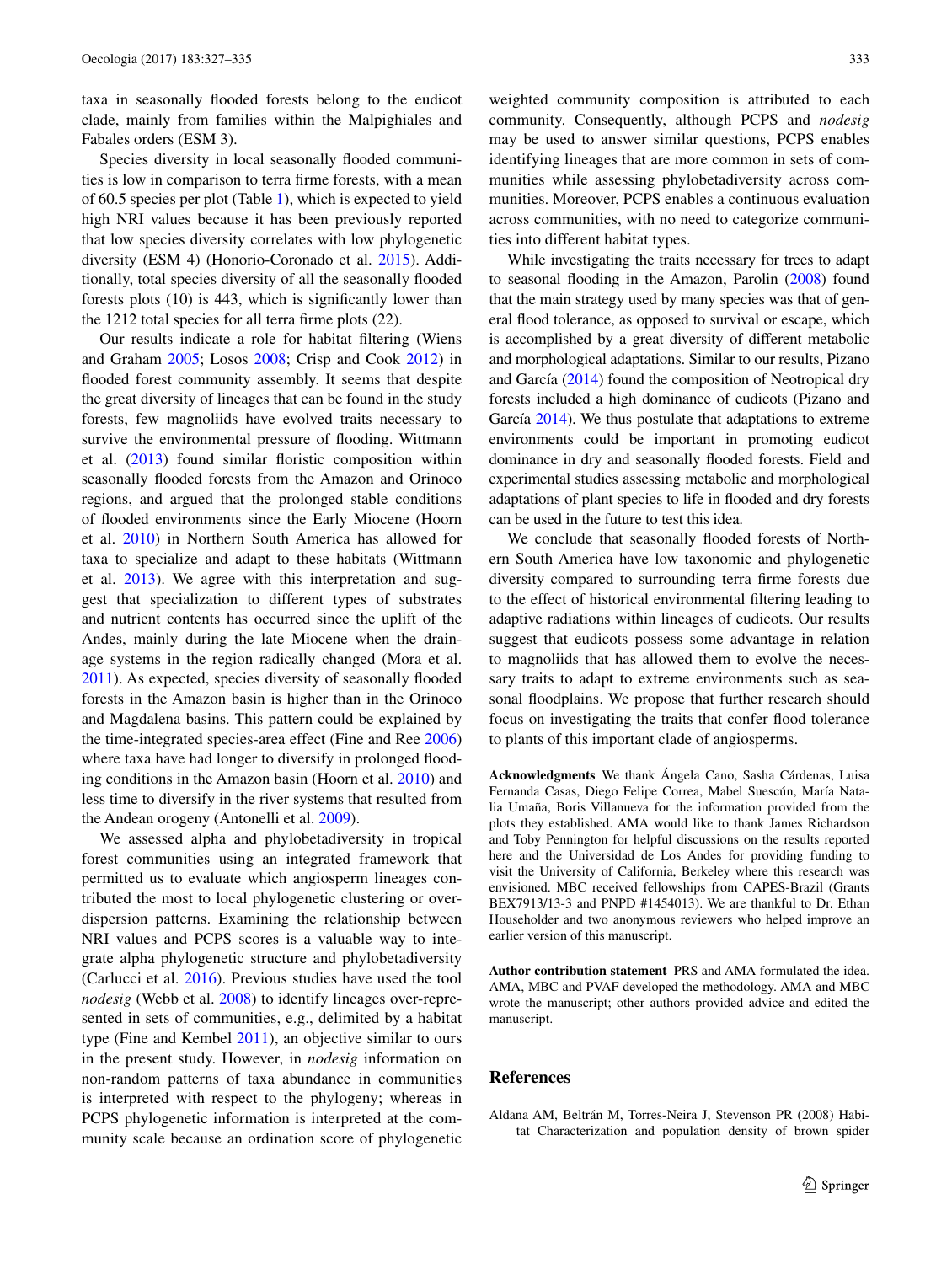monkeys (*Ateles hybridus*) in Magdalena Valley, Colombia. Neotrop Primates 15:46–50. doi[:10.1896/044.015.0203](http://dx.doi.org/10.1896/044.015.0203)

- <span id="page-7-24"></span>Antonelli A, Nylander JA, Persson C, Sanmartín I (2009) Tracing the impact of the Andean uplift on Neotropical plant evolution. Proc Natl Acad Sci 106:9749–9754
- <span id="page-7-27"></span>APG (2009) An update of the Angiosperm Phylogeny Group classification for the orders and families of flowering plants: APG III. Bot J Linn Soc 161:105–121
- <span id="page-7-21"></span>Baldeck CA, Kembel SW, Harms KE et al (2016) Phylogenetic turnover along local environmental gradients in tropical forest communities. Oecologia. doi:[10.1007/s00442-016-3686-2](http://dx.doi.org/10.1007/s00442-016-3686-2)
- <span id="page-7-28"></span>Bell CD, Soltis DE, Soltis PS (2010) The age and diversification of the angiosperms re-revisited. Am J Bot 97:1296–1303. doi[:10.3732/ajb.0900346](http://dx.doi.org/10.3732/ajb.0900346)
- <span id="page-7-22"></span>Cano A, Stevenson PR (2008) Diversidad y composición florística de tres tipos de bosque en la Estación Biológica Caparú, Vaupés. Colomb For 12:63. doi:[10.14483/udistrital.jour.colomb.](http://dx.doi.org/10.14483/udistrital.jour.colomb.for.2009.1.a06) [for.2009.1.a06](http://dx.doi.org/10.14483/udistrital.jour.colomb.for.2009.1.a06)
- <span id="page-7-2"></span>Carlucci MB, Seger GDS, Sheil D et al (2016) Phylogenetic composition and structure of tree communities shed light on historical processes influencing tropical rainforest diversity. Ecography (Cop). doi[:10.1111/ecog.02104](http://dx.doi.org/10.1111/ecog.02104)
- <span id="page-7-8"></span>Cavender-Bares J, Kozak KH, Fine PVA, Kembel SW (2009) The merging of community ecology and phylogenetic biology. Ecol Lett 12:693–715. doi:[10.1111/j.1461-0248.2009.01314.x](http://dx.doi.org/10.1111/j.1461-0248.2009.01314.x)
- <span id="page-7-23"></span>Correa-Gómez DF, Stevenson PR (2010) Estructura y diversidad de bosques de los llanos orientales colombianos (Reserva Tomo Grande, Vichada). Revista Orinoquia 14:31–48
- <span id="page-7-9"></span>Crisp MD, Cook LG (2012) Phylogenetic niche conservatism: what are the underlying evolutionary and ecological causes? New Phytol 196:681–694
- <span id="page-7-19"></span>Duarte LDS (2011) Phylogenetic habitat filtering influences forest nucleation in grasslands. Oikos 120:208–215. doi[:10.1111/j.1600-0706.2010.18898.x](http://dx.doi.org/10.1111/j.1600-0706.2010.18898.x)
- <span id="page-7-20"></span>Duarte LDS, Prieto PV, Pillar VD (2012) Assessing spatial and environmental drivers of phylogenetic structure in Brazilian *Araucaria* forests. Ecography (Cop) 35:952–960. doi[:10.1111/j.1600-0587.2011.07193.x](http://dx.doi.org/10.1111/j.1600-0587.2011.07193.x)
- <span id="page-7-33"></span>Duarte LDS, Both C, Debastiani VJ et al (2014) Climate effects on amphibian distributions depend on phylogenetic resolution and the biogeographical history of taxa. Glob Ecol Biogeogr 23:213– 222. doi[:10.1111/geb.12089](http://dx.doi.org/10.1111/geb.12089)
- <span id="page-7-0"></span>Eiserhardt WL, Svenning J-C, Baker WJ et al (2013) Dispersal and niche evolution jointly shape the geographic turnover of phylogenetic clades across continents. Sci Rep 3:1164. doi[:10.1038/](http://dx.doi.org/10.1038/srep01164) [srep01164](http://dx.doi.org/10.1038/srep01164)
- <span id="page-7-7"></span>Emerson BC, Gillespie RG (2008) Phylogenetic analysis of community assembly and structure over space and time. Trends Ecol Evol 23:619–630. doi[:10.1016/j.tree.2008.07.005](http://dx.doi.org/10.1016/j.tree.2008.07.005)
- <span id="page-7-4"></span>Fine P (2015) Ecological and evolutionary drivers of geographic variation in species diversity. Annu Rev Ecol Evol Syst 46:369–392. doi[:10.1146/annurev-ecolsys-112414-054102](http://dx.doi.org/10.1146/annurev-ecolsys-112414-054102)
- <span id="page-7-14"></span>Fine PVA, Baraloto C (2016) Habitat endemism in white-sand forests: insights into the mechanisms of lineage diversification and community assembly of the Neotropical flora. Biotropica 48:24–33. doi[:10.1111/btp.12301](http://dx.doi.org/10.1111/btp.12301)
- <span id="page-7-18"></span>Fine PVA, Kembel SW (2011) Phylogenetic community structure and phylogenetic turnover across space and edaphic gradients in western Amazonian tree communities. Ecography (Cop) 34:552– 565. doi[:10.1111/j.1600-0587.2010.06548.x](http://dx.doi.org/10.1111/j.1600-0587.2010.06548.x)
- <span id="page-7-3"></span>Fine PVA, Ree RH (2006) Evidence for a time-integrated speciesarea effect on the latitudinal gradient in tree diversity. Am Nat 168:796–804. doi[:10.1086/508635](http://dx.doi.org/10.1086/508635)
- <span id="page-7-1"></span>Gerhold P, Cahill JF, Winter M et al (2015) Phylogenetic patterns are not proxies of community assembly mechanisms (they are far better). Funct Ecol 29:600–614. doi:[10.1111/1365-2435.12425](http://dx.doi.org/10.1111/1365-2435.12425)
- <span id="page-7-11"></span>Gonzalez-Caro S, Umana MN, Alvarez E et al (2014) Phylogenetic alpha and beta diversity in tropical tree assemblages along regional-scale environmental gradients in northwest South America. J Plant Ecol 7:145–153. doi[:10.1093/jpe/rtt076](http://dx.doi.org/10.1093/jpe/rtt076)
- <span id="page-7-29"></span>Gotelli NJ, Colwell RK (2001) Quantifying biodiversity: procedures and pitfalls in the measurement and comparison of species richness. Ecol Lett 4:379–391
- <span id="page-7-13"></span>Guevara JE, Damasco G, Baraloto C et al (2016) Low phylogenetic beta diversity and geographic neo-endemism in Amazonian white-sand forests. Biotropica 48:34–46. doi:[10.1111/](http://dx.doi.org/10.1111/btp.12298) htn 12298
- <span id="page-7-15"></span>Haugaasen T, Peres CA (2006) Floristic, edaphic and structural characteristics of flooded and unflooded forests in the lower Rio Purús region of central Amazonia, Brazil. Acta Amaz 36:25–36
- <span id="page-7-12"></span>Honorio-Coronado EN, Dexter KG, Pennington RT et al (2015) Phylogenetic diversity of Amazonian tree communities. Divers Distrib 21:1295–1307. doi:[10.1111/ddi.12357](http://dx.doi.org/10.1111/ddi.12357)
- <span id="page-7-25"></span>Hoorn C, Roddaz M, Dino R et al (2010) The Amazonian craton and its influence on past fluvial systems (Mesozoic-Cenozoic, Amazonia). In: Hoorn C, Wesselingh FP (eds) Amazonia: landscape and species evolution. Wiley-Blackwell Publishing Ltd., Oxford, pp 101–122
- <span id="page-7-31"></span>Kembel SW (2009) Disentangling niche and neutral influences on community assembly: assessing the performance of community phylogenetic structure tests. Ecol Lett 12:949–960. doi[:10.1111/j.1461-0248.2009.01354.x](http://dx.doi.org/10.1111/j.1461-0248.2009.01354.x)
- <span id="page-7-32"></span>Kembel SW, Cowan PD, Helmus MR et al (2010) Picante: r tools for integrating phylogenies and ecology. Bioinformatics 26:1463– 1464. doi:[10.1093/bioinformatics/btq166](http://dx.doi.org/10.1093/bioinformatics/btq166)
- <span id="page-7-6"></span>Kissling WD, Eiserhardt WL, Baker WJ et al (2012) Cenozoic imprints on the phylogenetic structure of palm species assemblages worldwide. Proc Natl Acad Sci 109:7379–7384. doi[:10.1073/pnas.1120467109](http://dx.doi.org/10.1073/pnas.1120467109)
- <span id="page-7-36"></span>Losos J (2008) Phylogenetic niche conservatism, phylogenetic signal and the relationship between phylogenetic relatedness and ecological similarity among species. Ecol Lett. doi[:10.1111/j.1461-0248.2008.01229.x](http://dx.doi.org/10.1111/j.1461-0248.2008.01229.x)
- <span id="page-7-35"></span>Maestri R, Luza AL, de Barros LD, Hartz SM, Ferrari A, de Freitas TRO, Duarte LDS (2016) Geographical variation of body size in sigmodontine rodents depends on both environment and phylogenetic composition of communities. J Biogeogr 43:1192–1202. doi[:10.1111/jbi.12718](http://dx.doi.org/10.1111/jbi.12718)
- <span id="page-7-26"></span>Montes C, Cardona A, Jaramillo C et al (2015) Middle Miocene closure of the Central American seaway. Science 348:226–229. doi[:10.1126/science.aaa2815](http://dx.doi.org/10.1126/science.aaa2815) **(80-)**
- <span id="page-7-37"></span>Mora A, Baby P, Roddaz M et al (2011) Tectonic history of the Andes and sub-andean zones: implications for the development of the Amazon drainage basin. In: Hoorn C, Wesselingh FP (eds) Amazonia: landscape and species evolution. Wiley-Blackwell Publishing Ltd., Oxford, pp 38–60
- <span id="page-7-30"></span>Oksanen J, Guillaume Blanchet F, Kindt R et al (2015) vegan: community ecology package. R package version 2.3-0
- <span id="page-7-5"></span>Parmentier I, Malhi Y, Senterre B et al (2007) The odd man out? Might climate explain the lower tree α-diversity of African rain forests relative to Amazonian rain forests? J Ecol 95:1058–1071. doi[:10.1111/j.1365-2745.2007.01273.x](http://dx.doi.org/10.1111/j.1365-2745.2007.01273.x)
- <span id="page-7-16"></span>Parolin P (2008) Submerged in darkness: adaptations to prolonged submergence by woody species of the Amazonian floodplains. Ann Bot 103:359–376. doi:[10.1093/aob/mcn216](http://dx.doi.org/10.1093/aob/mcn216)
- <span id="page-7-17"></span>Parolin P, Wittmann F (2010) Struggle in the flood: tree responses to flooding stress in four tropical floodplain systems. AoB Plants 2010:plq003–plq003. doi[:10.1093/aobpla/plq003](http://dx.doi.org/10.1093/aobpla/plq003)
- <span id="page-7-10"></span>Pennington R (2009) Woody plant diversity, evolution, and ecology in the tropics: perspectives from seasonally dry tropical forests. Annu Rev. doi:[10.1146/annurev.ecolsys.110308.120327](http://dx.doi.org/10.1146/annurev.ecolsys.110308.120327)
- <span id="page-7-34"></span>Pérez-Valera E, Goberna M, Verdú M (2015) Phylogenetic structure of soil bacterial communities predicts ecosystem